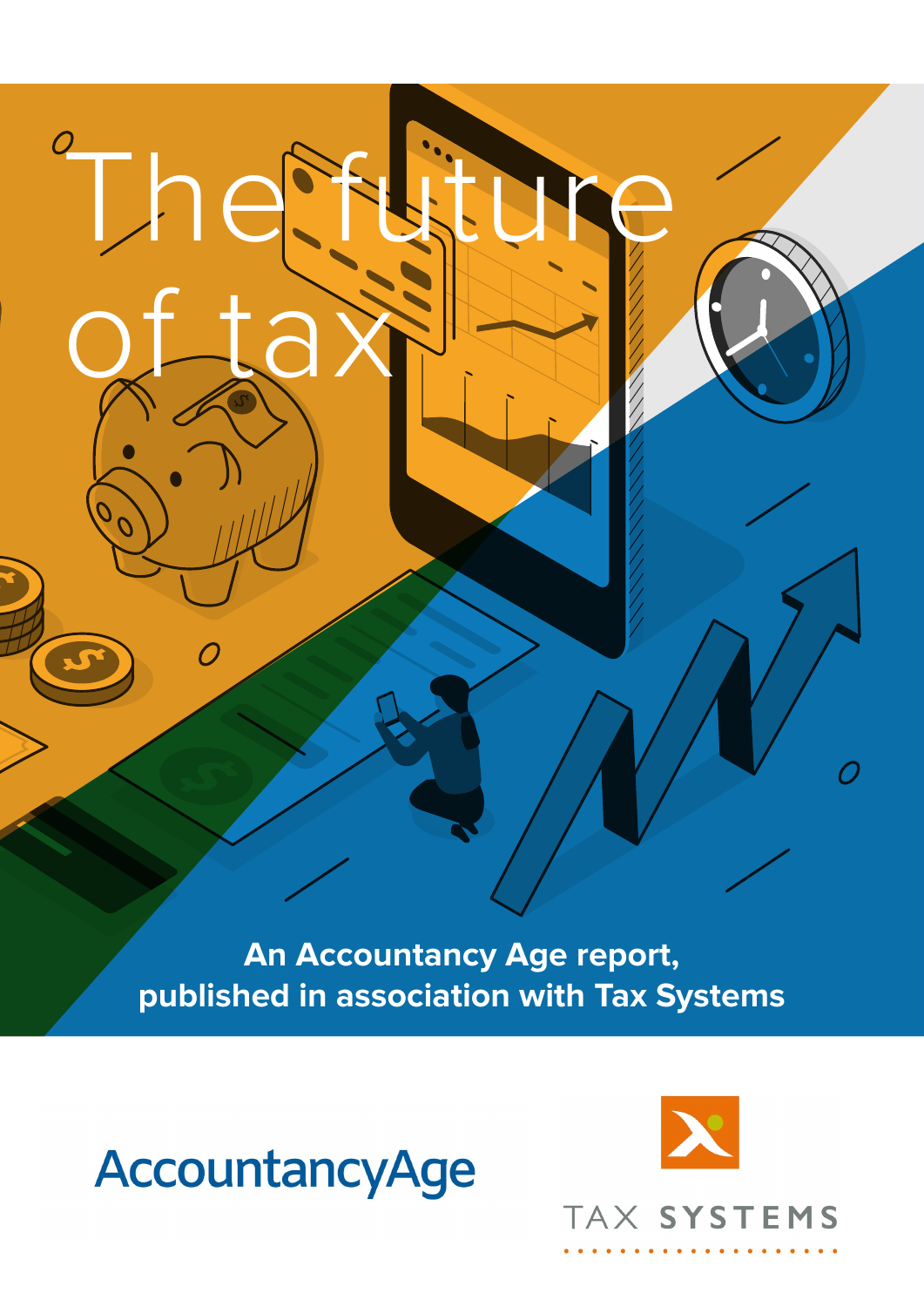## **Foreword**

No one could have foreseen the events of the past few months.

For accountants and tax professionals it was to be a busy period regardless, with one financial year turning into another with IR35 and MTD grabbing the market's immediate attention. As the coronavirus pandemic started to take its toll, the professions' daily workload quickly changed – as did the advice they would give their changing client base and their internal resources.

And they've been kept busy: cash flow has become the most pressing priority for most going concerns, and the UK government's many different initiatives to keep businesses afloat have kept accountants up late at night as they consider the best advice to give their clients during a period of profound uncertainty.

The delays to IR35, MTD and the VAT deferral have rewritten the way those within accounting will operate in the months ahead. As the coronavirus crisis unfolded, Accountancy Age – in partnership with Tax Systems – was surveying our readership with regards to attitudes and preparedness for MTD, digital resources, and how businesses were dealing with VAT reporting as these were the three most important pertinent issues on the industry's mind at that time. Here, we present the results of our research, revealing just how the industry was positioned.

There are a number of conclusions to be made from the study, and in the following pages we've assessed just how far along businesses were in terms of digital restructuring and how businesses have been dealing with VAT reporting, among other issues. For those less advanced in their digital adoption, economic pressures may now be taking significant tolls. For those devoting too much resource to VAT reporting, perhaps the government's delays will force a complete recalibration of their business.

Here, therefore, we present a clear snapshot of where the market was when the crisis hit, illuminating just how well prepared – or not – we were.

#### **Michael McCaw**

Editor Accountancy Age

#### **KEY TAKEAWAYS**

- ♦ Almost two thirds of the market admitted a lack of confidence in the accuracy of their reporting capabilities
- ♦ Nearly two fifths of businesses spend more than 25 days per year collating, identifying and inputting VAT data annually, with a substantial share of the market still falling back on spreadsheets
- ♦ Although MTD was delayed, many businesses are ill prepared to deal with the complications they face in the wake of the pandemic
- ♦ Around a third of finance teams have used MTD to encourage technological advances across their wider businesses

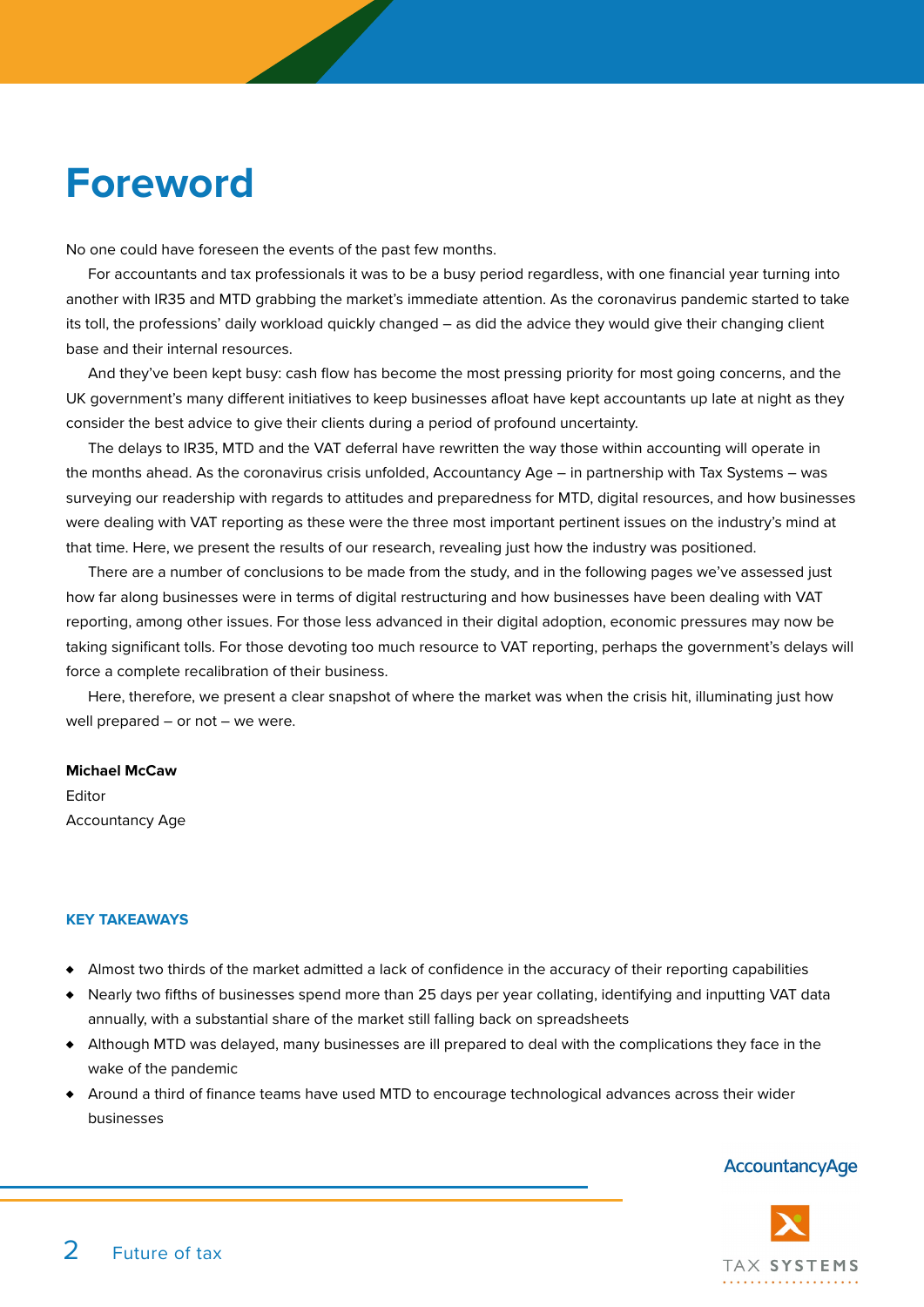## **MTD: A catalyst for change**

#### **GETTING READY**

Much has been written about how the industry has embraced MTD, but it is often worth recalling just how well prepared the market was when the first mandatory deadline hit in April 2019.

At that point, legislation came into force that meant any VAT-registered business above the VAT threshold had to submit VAT returns via software, and keep all their records in a digital format.

While the rules were mandatory, there were a plethora of options available and organisations looked to the tech market to fulfil the new criteria, with our research showing nearly half of our respondents utilising dedicated MTD software compliance software. While a large portion of the industry chose to rely on experts to comply, about a quarter looked to supercharge basic spreadsheets using MTD bridging only solutions.

#### **PREPARING FOR PHASE 2**

14.9% of respondents were unaware **that the deadline for phase two of MTD for VAT (digital links) also signifies the end of the soft landing period, and that businesses can be penalised for noncompliance**

Our survey was conducted just before the original deadline for of April 1 and this has now been delayed twelve months but surprisingly nearly a sixth of our respondents were not aware of the severity of failure to comply.

Indeed, although the circumstances that motivated the delay were unfortunate, in the days and weeks that followed various industry bodies – including the Chartered Institute of Taxation (CIOT) – said they welcomed the delay. By all accounts, many in the industry were still wrestling with legacy and complex systems, and as such were unprepared for phase two of the new rules.

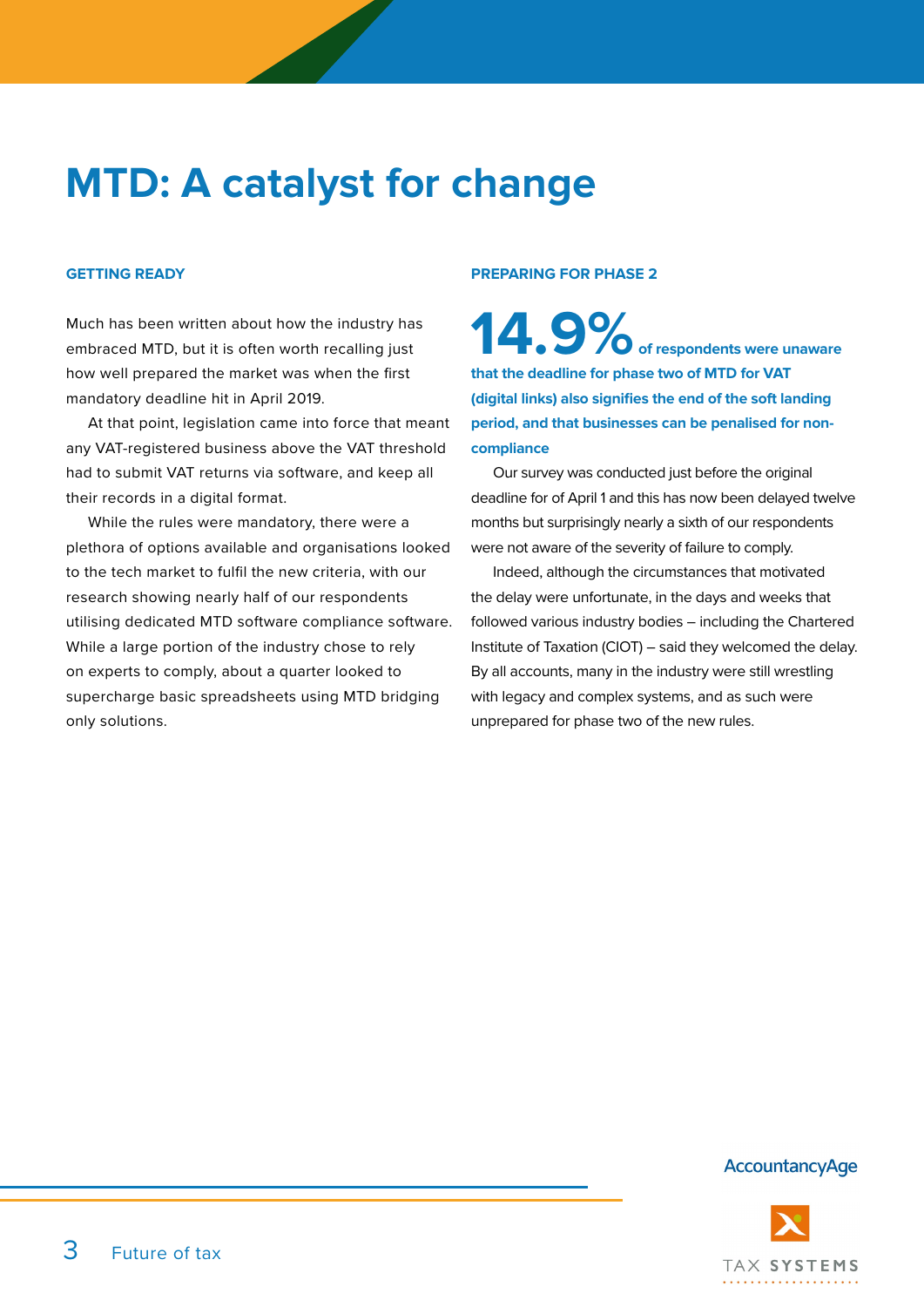# **Digital links**

## **What are your biggest concerns around the digital links requirement?**

**Cost of implementation Creating a digital audit trail How we will carry out adjustments/amendments Risks around spreadsheets (broken formulas, tracking errors, managing multiple sheets) Linking to third party data The quality of our source data Not all our records are digitalised I am not prepared/do not understand the full requirement**



Drilling down further, more than a quarter of respondents said they were unprepared or simply did not understand the requirement. Again, this may be down to legacy infrastructure and the fact the industry has relied for so long on simplistic systems to deal with complex processes.

But as the industry looked to the full MTD world there was a wider realisation that accountancy hasn't embraced the technological revolution seen in other markets, and specifically other financial services which have fully embraced the benefits recent developments have brought. A whopping 41.8 percent said their

records are not fully digitised, while 37.9 percent raised concerns around spreadsheet risks.

Those organisations up to speed with the regulation would have found themselves in far better sted, even though MTD has been pushed back. By embracing digitisation they will inevitably find themselves with greater capabilities, much more agility, and a condescended cost base. Even considering the digital links requirement, 43.5 percent were wary of the cost of implementation – which may now seem an even more valid concern given the pressure the impact of coronavirus has put on the industry.

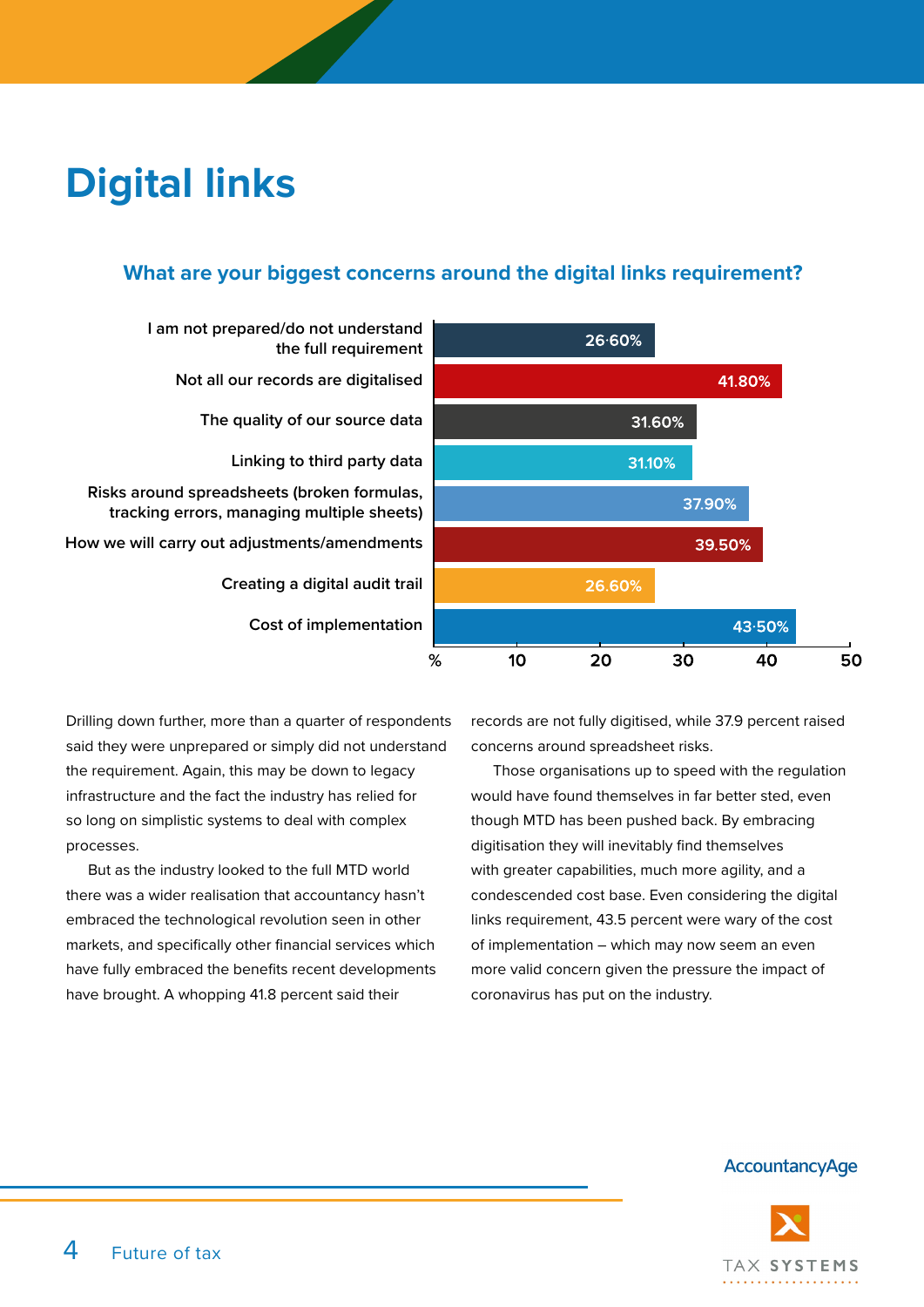### **Do you have concerns over how you will comply with MTD for VAT phase two regulations in respect to any of the following?**



**General compliance** 

**Exemption of entities** 

Adjustments ie fuel scale charges, partial exemption (Standard and Special Method) etc

Amendments/error corrections

Combining records from individual groups/entities using multiple accounting systems sheets

**Overseas entities** 

Special schemes i.e. retail scheme, flat rate scheme, margin scheme etc

Concerns around non-compliance are many, which comes as little surprise given the reliance on makeshift processes to conform with the rules. A large proportion of respondents foresaw problems related to migration to new technological systems, with functional issues also presenting hurdles.

Significant reporting and audit challenges exist, with 46 percent concerned about having to make amendments and error corrections and a further 32 percent worried about having to make adjustments, while 26 percent were unsure how they would meet the requirements of special schemes.

## **Which of the following techniques are you considering using to become phase two digital links compliant?**



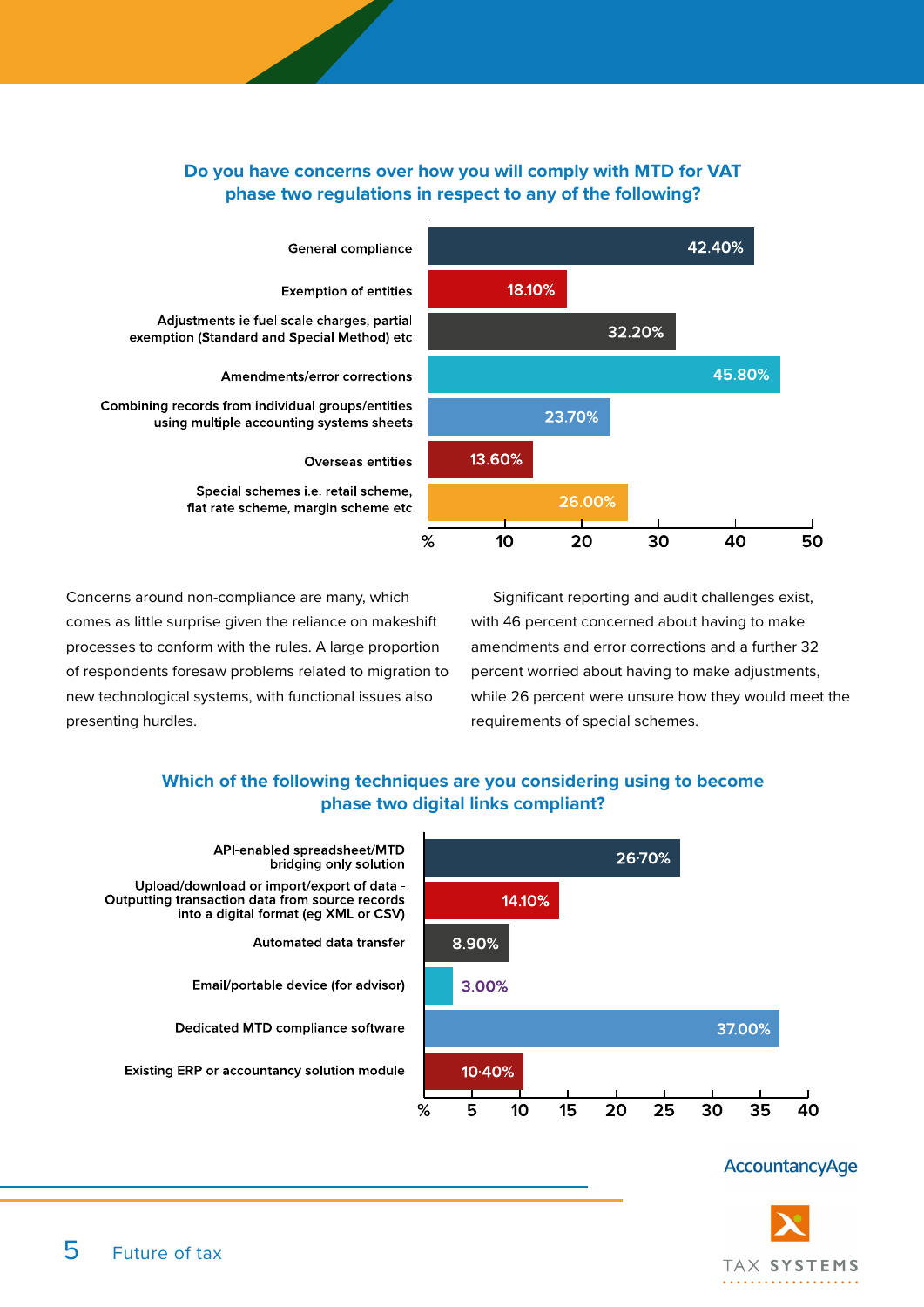What's clear from our research is that businesses were approaching the second phase with short term technological solutions. While 37 percent of the market was turning to dedicated MTD compliance software, the remaining two thirds looked to alternate ways to comply with the rules. This is worrying because relying on existing systems could lead to difficulties for businesses and firms with the rules designed for a different digital environment.

As reflected in earlier results on how the market was fulfilling MTD's first phase requirements, more than a quarter were hoping to comply though API-enabled spreadsheets and bridging solutions and a further 14 percent were planning to use transaction data from source records to digital format. It seems few had taken the year from phase one to phase two to expand technological capabilities.

With this in mind, many have entered these difficult economic conditions lagging behind the competition because they have not fully embraced technological advantages. Although HMRC has given the market a year's grace to bring systems up to speed, it may be a mistake to approach April 2021 in a similar position with existing systems struggling to keep up with requirements.

#### **RISKS IN THE REPORTS**

But many who rely still on spreadsheets are aware of the risks when processing returns. We asked those who were planning on using spreadsheets to comply with phase two of MTD what their concerns might be, and it seems the failings are well known.

More than 65 percent admitted that incorrect formulas could lead to errors in returns, while macro and tracking back errors are also a significant area of concern. From an operational perspective, spreadsheet limitations of processing returns are clearly felt: more than half of those still reliant on spreadsheets are aware of their inability to allow multiple individuals to work on returns simultaneously, and more than forty percent suggested managing multiple spreadsheets is an operational challenge.

Many may be concerned about their ability to implement new technological solutions with staff working remotely, but reports have suggested this is far from the case with fintech vendors offering online workshops and adapting service agreements to smooth out transitions.



#### **If you use spreadsheets, what could increase the risk of inaccuracies in the return?**

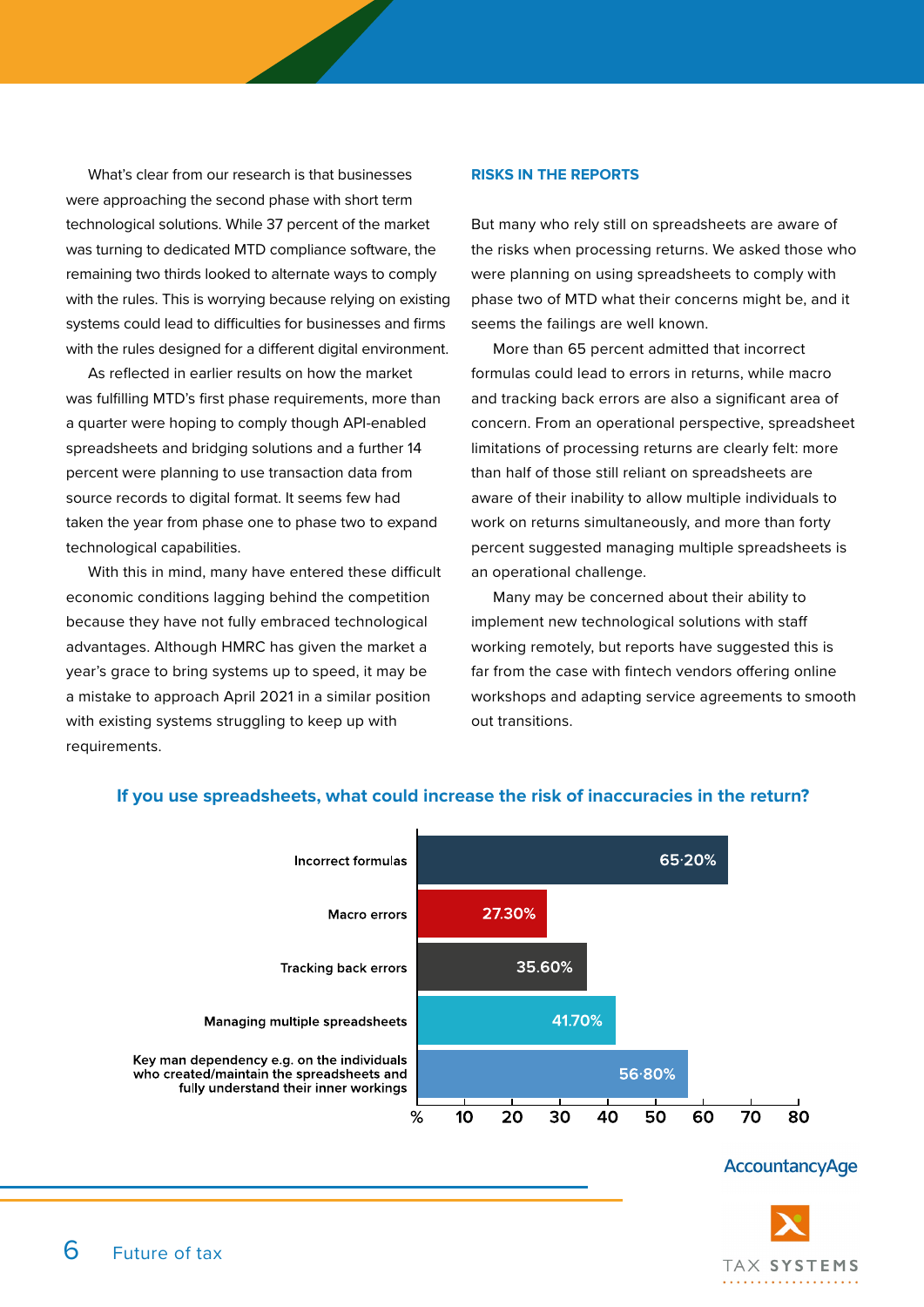### **HOW MUCH CONFIDENCE DO YOU HAVE IN YOUR REPORTED VAT FIGURES?**

have total confidence **11.9%** have broad concerns have confidence that 90%+ of what they file is correct **37% 51.1%**

With those questioned using a variety of systems and execution methods, as well as being dependent on spreadsheets, it is perhaps of little surprise that just over a third of our respondents have total confidence in their VAT figures.

The government's announced three month deferment to VAT payments has eased pressure from a cashflow perspective and this, together with the delay to MTD has taken the pressure off finance teams. It is to be hoped that the added time will allow businesses to consider automating the computation process sooner rather than later to gain from the benefits of utilising accountancy technology ie. the ability to gather and validate data at source and the reduction of errors.

### **How much time does the business spend collating, identifying and inputting VAT data annually? Please select the closest option.**



The entire market has not fully embraced the technological advances and it's clear to see where the shortcomings are. Around 38 percent of finance teams are spending more than 25 days per year collating, identifying, and inputting VAT data. Of that, a shocking 20 percent spend more than 50 days a year doing so.

Overall, there has been a move towards automating these and related processes over the past few years, with many businesses following the regulator's agenda and also discovering the cost and resource savings of moving away from manual processes.

However, as the pandemic hit and businesses started to feel the impact, the race to automate may well gather pace.

#### **CHANGE AND AUTOMATION**

## **31.3% consider MTD for VAT as a catalyst for wider process and efficiency improvements**

Just as the pandemic was tearing through markets, accountants were in the final throes of MTD preparation. Yet some organisations were ahead of the game, embracing technological advances ahead of mandation.

Another narrative that has emerged from our research is that a substantial portion has utilised the rules put forth by HMRC to digitalise other aspects of the business. According to our research, nearly a third of the market has taken the opportunity to look at processes and infrastructure to move forward with technological transformation.

With both the accounting tech and business process optimisation markets developing apace over the past few years, it is encouraging to find that the industry has been proactive in terms of grasping the opportunities, particularly as it enters such a testing economic downturn. Although MTD's second phase was delayed, it seems its benefits are now being felt.

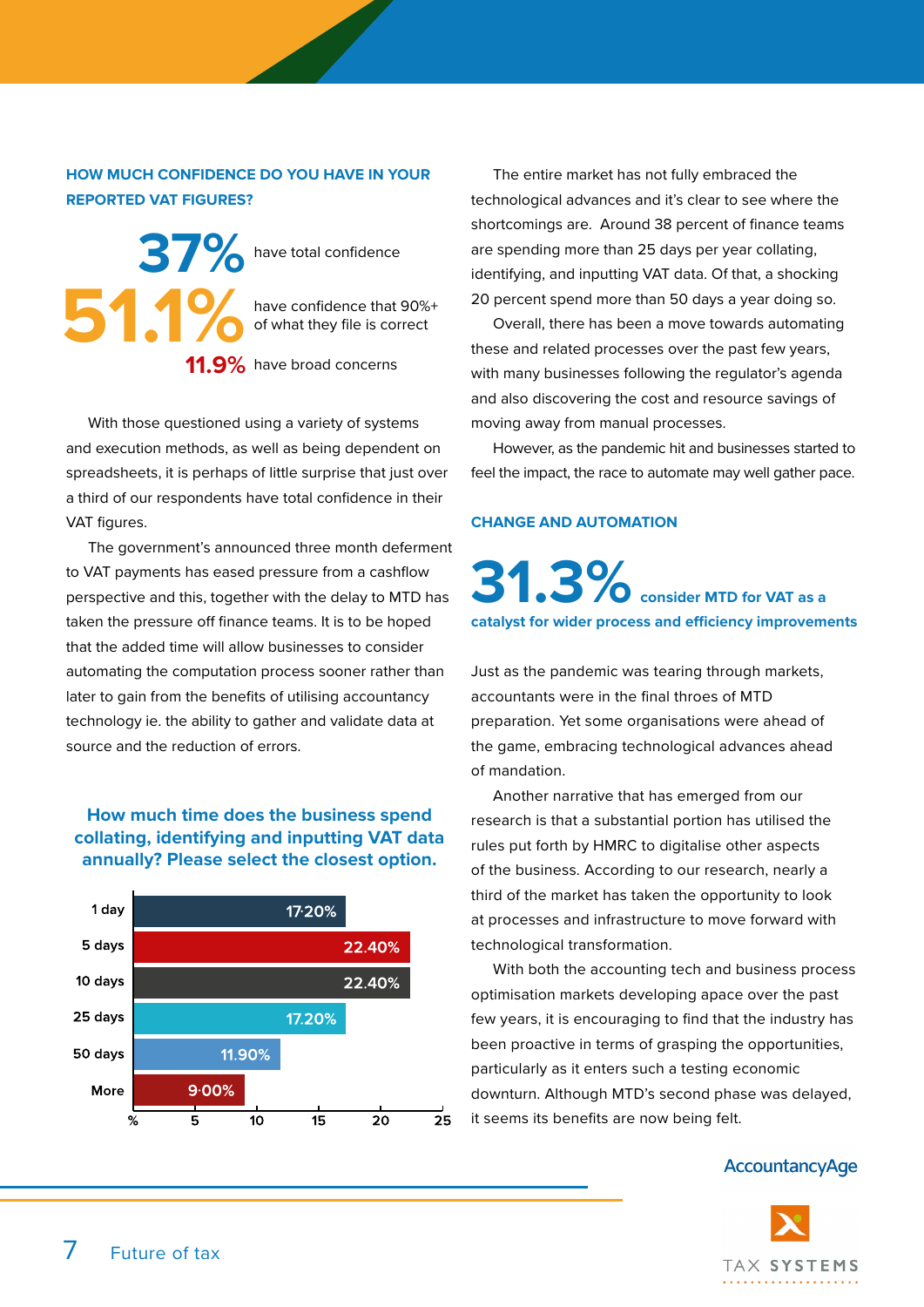## **Change and automation**

## **Would the ability to automate your tax compliance requirements allow you to benefit from any of the following?**



A key driver for MTD and for businesses to look closer at technological advances have of course been the potential to automate processes – and in particular the laborious and resource-heavy tax compliance requirements. Given the recent challenges facing accountancy, many should perhaps be looking to speed up the transition to solutions that can help reduce the resource burden.

The benefits of automation are clearly well known and have been gauged by the market. More than 50 percent recognise the fact it can reduce errors and improve efficiency, while many recognise the various resource improvements utilising automation can bring – from improving data quality to freeing up advisors from compliance work. Significantly, almost a third of respondents suggested automating processes through the use of technology could reduce queries from HMRC, which would represent a substantial weight lifted from finance teams.

As tax teams have recognised the many benefits of automation, the industry is in agreement that the future will see much less time spent on manual tasks and checking errors, and much more emphasis placed on data analysis. As much as 45.1 percent recognise a growing demand for tax technologist skillsets, suggesting the digital revolution is well and truly underway.

## **How do you see the role of the finance professional changing in the next five years?**